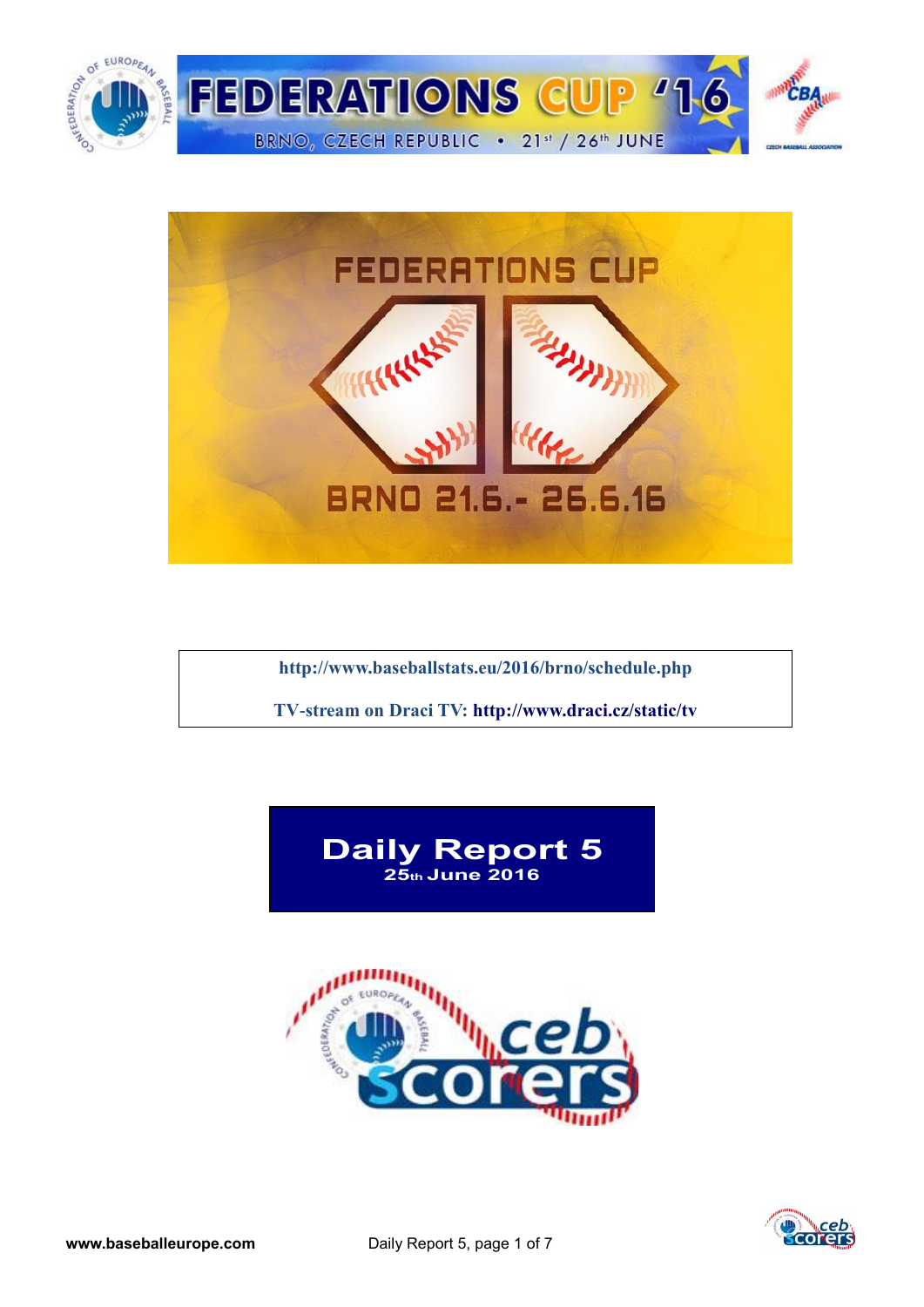

|                 |         |                               |      | <b>Teams</b>                                              |                                               |     |
|-----------------|---------|-------------------------------|------|-----------------------------------------------------------|-----------------------------------------------|-----|
|                 |         | Apollo Bratislava (SVK)       |      |                                                           | <b>Draci Brno (CZE)</b>                       |     |
|                 |         | Buffaloes Blagoevgrad (BUL)   |      |                                                           | <b>SSHOR Moskvich (RUS)</b>                   |     |
|                 |         | Deurne Spartans Antwerp (BEL) |      |                                                           | Sölvesborg Firehawks (SWE)                    |     |
|                 |         |                               |      | <b>Schedule and Results</b>                               |                                               |     |
| Game            | At time | <b>Ballpark</b>               | Pool | Home team                                                 | Final<br>Visiting team<br><b>Score</b>        | Inn |
|                 |         |                               |      | Tuesday 21st June                                         |                                               |     |
| 01              | 10:00   | Brno                          | Α    | SSHOR Moskvich (RUS)                                      | Deurne Spartans Antwerp (BEL)<br>$0 - 14$     | 7   |
| 02 <sub>2</sub> | 14:30   | <b>Brno</b>                   | A    | Sölvesborg Firehawks (SWE)                                | <b>Buffaloes Blagoevgrad (BUL)</b><br>$9 - 1$ |     |
| 03              | 19:00   | <b>Brno</b>                   | Α    | Draci Brno (CZE)                                          | <b>B</b> Apollo Bratislava (SVK)<br>$12 - 2$  | 7   |
|                 |         |                               |      | Wednesday 22nd June                                       |                                               |     |
| 04              | 10:00   | <b>Brno</b>                   | Α    | Buffaloes Blagoevgrad (BUL)                               | $7 - 1$<br>SSHOR Moskvich (RUS)               |     |
| 05              | 14:30   | <b>Brno</b>                   | A    | <b>D</b> Apollo Bratislava (SVK)                          | $5 - 4$<br>Sölvesborg Firehawks (SWE)         |     |
| 06              | 19:00   | <b>Brno</b>                   | Α    | Deurne Spartans Antwerp (BEL) Draci Brno (CZE)            | $1 - 2$                                       |     |
|                 |         |                               |      | Thursday 23rd June                                        |                                               |     |
| 07              | 10:00   | <b>Brno</b>                   | Α    | <b>D</b> Apollo Bratislava (SVK)                          | $10 - 0$<br>SSHOR Moskvich (RUS)              | 8   |
| 08              | 14:30   | <b>Brno</b>                   | A    | Deurne Spartans Antwerp (BEL) Buffaloes Blagoevgrad (BUL) | $10 - 6$                                      |     |
| 09              | 19:00   | Brno                          | Α    | Sölvesborg Firehawks (SWE)                                | Draci Brno (CZE)<br>$2 - 20$                  | 7   |
|                 |         |                               |      | Friday 24th June                                          |                                               |     |
| 10              | 10:00   | <b>Brno</b>                   | Α    | <b>B</b> Apollo Bratislava (SVK)                          | Deurne Spartans Antwerp (BEL)<br>$5 - 6$      | 10  |
| 11              | 14:30   | <b>Brno</b>                   | Α    | Sölvesborg Firehawks (SWE)                                | $12 - 2$<br>SSHOR Moskvich (RUS)              | 7   |
| 12 <sup>°</sup> | 19:00   | <b>Brno</b>                   | Α    | Draci Brno (CZE)                                          | Buffaloes Blagoevgrad (BUL)<br>$15 - 0$       | 5   |
|                 |         |                               |      | Saturday 25th June                                        |                                               |     |
| 13              | 10:00   | <b>Brno</b>                   | Α    | Deurne Spartans Antwerp (BEL) Sölvesborg Firehawks (SWE)  | $3 - 10$                                      |     |
| 14              | 14:30   | <b>Brno</b>                   | A    | Buffaloes Blagoevgrad (BUL)                               | <b>B</b> Apollo Bratislava (SVK)<br>$14 - 13$ |     |
| 15 <sub>1</sub> | 19:00   | <b>Brno</b>                   | Α    | SSHOR Moskvich (RUS)                                      | Draci Brno (CZE)<br>$2 - 19$                  | 5   |
|                 |         |                               |      | Sunday 26th June                                          |                                               |     |
| 16 <sup>°</sup> | 14:00   | <b>Brno</b>                   | Fi   | Draci Brno (CZE)                                          | Sölvesborg Firehawks (SWE)                    |     |

[In each game the home team is named first](http://score.cebeurope.com/2013/antwerp/login.php)

|                | <b>Standing Pool A</b>               |    |           |    |            |           |
|----------------|--------------------------------------|----|-----------|----|------------|-----------|
| Pos            | Team                                 | GP | <b>WO</b> | LO | <b>AVG</b> | <b>GB</b> |
|                | <b>Draci Brno (CZE)</b>              | 5  | 5         | 0  | 1000       |           |
| $\overline{2}$ | <b>Deurne Spartans Antwerp (BEL)</b> | 5  | 3         | 2  | 600        | 2         |
| 3              | Sölvesborg Firehawks (SWE)           | 5  | 3         | 2  | 600        | 2         |
| $\overline{4}$ | <b>D</b> Apollo Bratislava (SVK)     | 5  | 2         | 3  | 400        | 3         |
| 5              | Buffaloes Blagoevgrad (BUL)          | 5  | 2         | 3  | 400        | з         |
| 6              | <b>SSHOR Moskvich (RUS)</b>          | 5  |           | 5  |            |           |

The teams tied are in alphabetical order

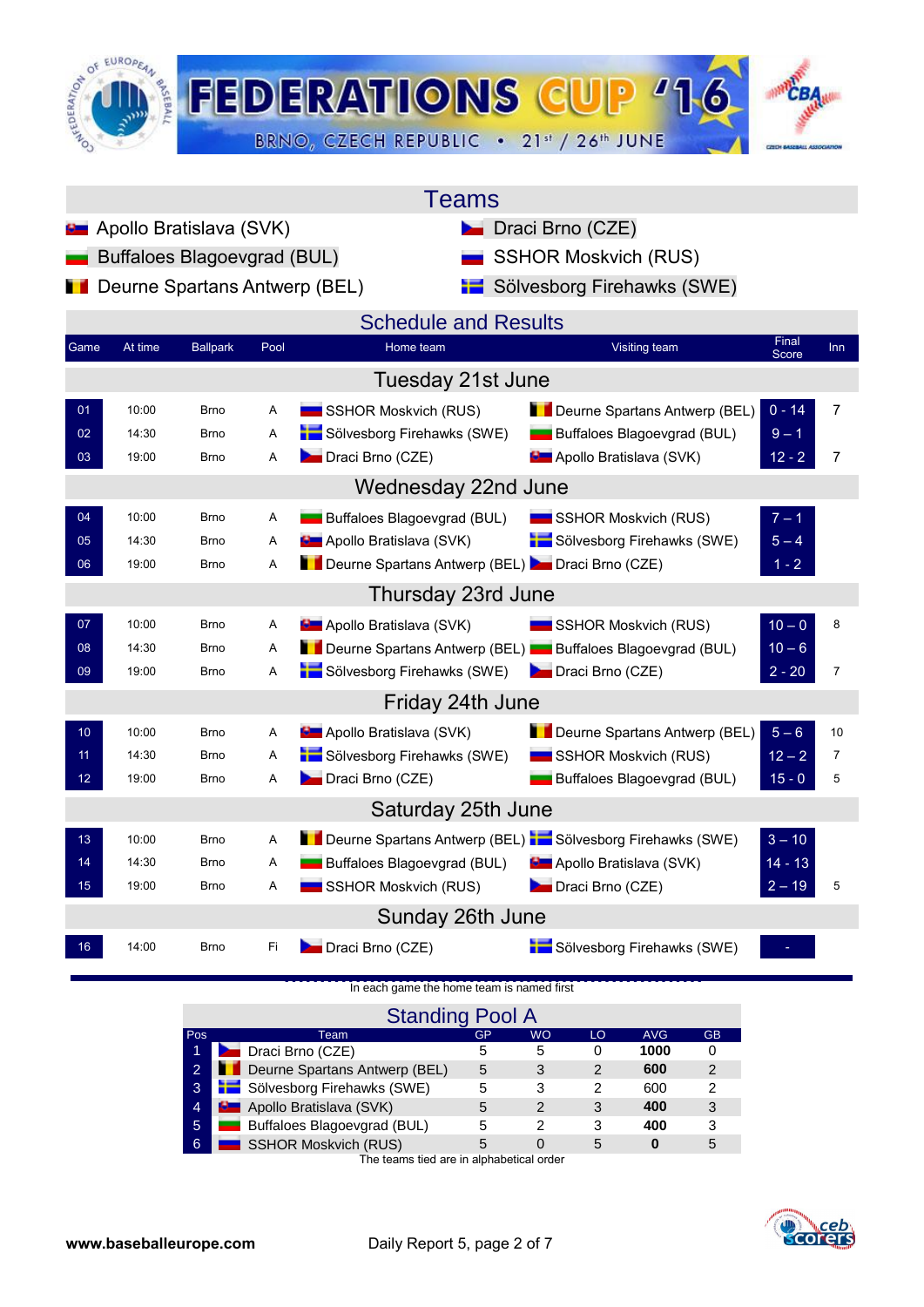

# **Game Summary 13**



### **Deurne Spartans Antwerp (BEL) – Sölvesborg Firehawks (SWE)**

| Score by innings                                     | R H E |         |
|------------------------------------------------------|-------|---------|
| Solvesborg Firehawks $500$ $300$ $020 - 10$ $15$ $1$ |       | $(3-2)$ |
| Deurne Spartans 000 001 020 - 3 7 0                  |       | $(3-2)$ |

Jun 25, 2016 at Brno (Draci)

#### **Solvesborg Firehawks 10 (3-2)**

| Player         | AB | R  | Н  | ВI             | 2B       |          | 3B HR BB |                | SB       |   |   | CS HP SH SF |   | SO.      | IBB KL   |                | GDP      | PO.    | A  | F.       |
|----------------|----|----|----|----------------|----------|----------|----------|----------------|----------|---|---|-------------|---|----------|----------|----------------|----------|--------|----|----------|
| JOHNSON B p/1b | 5  |    |    |                | O        | 0        | Ω        | $\Omega$       |          |   |   |             |   | Ω        | O        |                |          |        | 3  | 0        |
| OLEFALK 1f     | 5. |    | 0  | $\Omega$       | $\Omega$ | 0        | 0        |                | $\Omega$ | 0 | 0 | $\Omega$    | 0 | $\Omega$ | $\Omega$ | $\Omega$       | $\Omega$ |        | 0  | 0        |
| PORTER SS      |    |    |    | $\Omega$       |          | 0        | Ω        |                | 0        | O | 2 | 0           |   |          | 0        |                | $\Omega$ | 4      | 3  | 0        |
| JOHNSON J 3b   |    |    |    |                | O        | 0        | 0        | $\mathfrak{D}$ | $\Omega$ | 0 | 0 | $\Omega$    |   | O        | $\Omega$ | $\Omega$       |          |        |    | 0        |
| JOHNSON D 2b   | 6  | 2  | 5  |                |          | 0        | 0        | $\Omega$       |          | Λ | 0 | $\Omega$    | 0 | 0        | 0        | $\Omega$       |          | 3      | 4  | $\Omega$ |
| KALLFORS cf    |    |    |    |                | 0        | 0        | 0        | $\mathfrak{D}$ | $\Omega$ | Ω |   | $\cap$      | Ω |          | $\Omega$ | $\Omega$       | $\cap$   |        | Ω  | 0        |
| KIAS C         | 5  |    | 2  | $\mathfrak{D}$ | $\Omega$ | 0        | 0        |                | $\Omega$ | Ω | 0 | $\Omega$    | Ω |          | $\Omega$ | $\Omega$       |          | 6      | Ω  | $\Omega$ |
| TALBERT 1b     |    | O  | 2  |                | $\Omega$ | 0        | 0        | $\Omega$       | $\Omega$ | Ω | 0 | $\Omega$    | 0 | O        | $\Omega$ | $\Omega$       |          | 10     | Ω  |          |
| BERGHED ph     |    |    | Ω  | $\Omega$       | 0        | 0        | 0        | $\Omega$       | $\Omega$ | 0 | O |             | Ω | $\Omega$ | $\Omega$ | $\Omega$       |          | $\cap$ | Ω  | ∩        |
| KARLSSON p     |    | O  | Ω  | $\Omega$       | $\Omega$ | $\Omega$ | 0        | $\Omega$       | $\Omega$ | Ω | O | $\bigcap$   | Ω | $\Omega$ | $\Omega$ | $\Omega$       |          | $\cap$ | Ω  | ∩        |
| TRUDEL rf      |    | O  | Ω  | $\Omega$       | 0        | O        | 0        | 1              | 0        | Λ |   | $\cap$      | Ω | O        | $\Omega$ | $\Omega$       | $\Omega$ | $\cap$ | O  | O        |
| CALSON ph      |    |    | O  |                | O        | O        | Ω        | $\Omega$       | 0        | 0 | 0 | $\Omega$    | Ω | O        | $\Omega$ | $\Omega$       | $\Omega$ | $\cap$ |    | O        |
| BROMAN rf      |    | O  | 0  | $\Omega$       | Ω        | O        | Ω        | $\Omega$       | Λ        |   | Ω | $\Omega$    | Ω | O        | 0        | $\Omega$       | $\Omega$ | $\cap$ |    |          |
| FAHLIN ph      |    |    | Ω  |                | Λ        | O        | Ω        | $\Omega$       | Λ        |   | Ω | $\cap$      |   |          | Ω        |                | $\Omega$ | $\cap$ |    | O        |
| SEGRE rf       |    |    |    |                | Λ        | O        | Ω        | $\Omega$       | Λ        | Λ | Ω | $\cap$      | Ω | O        | O        | $\Omega$       |          | $\cap$ |    | O        |
| Totals         | 38 | 10 | 15 | 9              | 2        | 0        | 0        | 8              |          | 0 | 5 |             | 0 | 4        | 0        | $\overline{c}$ | 3        | 27     | 12 |          |

#### **Deurne Spartans 3 (3-2)**

| Player                              | AB R<br>------------------ |               |                | H BI          |               |          | 2B 3B HR BB         |                           |                |                       |                          |               |           |                   |                      |                      | SB CS HP SH SF SO IBB KL GDP |                                                 |                       | PO.<br>-------------- | A              | - E           |               |           |
|-------------------------------------|----------------------------|---------------|----------------|---------------|---------------|----------|---------------------|---------------------------|----------------|-----------------------|--------------------------|---------------|-----------|-------------------|----------------------|----------------------|------------------------------|-------------------------------------------------|-----------------------|-----------------------|----------------|---------------|---------------|-----------|
| REINA VIANT cf                      | 5                          | $\Omega$      | 0              | $\Omega$      |               | $\Omega$ | $\Omega$            | $\Omega$                  | 0              | 0                     | $\Omega$                 | $\Omega$      |           |                   | $\Omega$             |                      | $\Omega$                     | $\Omega$                                        | $\Omega$              | $\overline{c}$        | $\Omega$       | 0             |               |           |
| DROOGENBR J rf                      | $4 -$                      | 1             | $\mathbf{1}$   | $\Omega$      |               | $\Omega$ | $\Omega$            | $\Omega$                  | $\Omega$       | 0                     | $\Omega$                 | $\Omega$      | $\Omega$  | $\Omega$          | $\mathcal{L}$        |                      | $\Omega$                     | $\mathbf{1}$                                    | $\Omega$              | $\mathfrak{D}$        | $\Omega$       | $\Omega$      |               |           |
| JONIS SS                            |                            | $4\quad 2$    | $\overline{a}$ | $\mathcal{L}$ |               | $\Omega$ | $\mathbf{1}$        | $\mathbf{1}$              | $\Omega$       | 0                     | $\Omega$                 | $\Omega$      | $\Omega$  | $\circ$           | $\Omega$             |                      | $\cap$                       | $\Omega$                                        | $\Omega$              | $1 \quad 3$           |                | 0             |               |           |
| ALVES VILACH 3b                     | 3                          | $\Omega$      | $\mathbf{1}$   | $\mathbf{1}$  |               | $\Omega$ | $\Omega$            | $\bigcap$                 | $\Omega$       | $\Omega$              | $\bigcap$                | $\Omega$      | $\Omega$  | $\mathbf{1}$      | $\Omega$             |                      | $\cap$                       | $\bigcap$                                       |                       | $\Omega$              | 2              | $\Omega$      |               |           |
| VALERIO 2b                          | $\overline{2}$             | $\bigcap$     | $\Omega$       | $\Omega$      |               | $\Omega$ | $\bigcap$           | $\Omega$                  | $\mathcal{L}$  | 0                     | $\Omega$                 | $\Omega$      | $\bigcap$ | $\Omega$          | $\Omega$             |                      | $\cap$                       | $\Omega$                                        | $\bigcap$             | 5                     | 6              | 0             |               |           |
| JIE-SAM-FOEK lf                     | $\mathbf{1}$               | $\Omega$      | $\Omega$       | $\Omega$      |               | $\Omega$ | 0                   | $\bigcap$                 | $\Omega$       | 0                     | $\Omega$                 | $\Omega$      | $\Omega$  | $\Omega$          | $\Omega$             |                      | $\Omega$                     | $\Omega$                                        | $\Omega$              | 1                     | $\Omega$       | 0             |               |           |
| LARSEN 1f                           | $3 -$                      | $\Omega$      | $\Omega$       | $\Omega$      |               | $\Omega$ | $\Omega$            | $\bigcap$                 | $\Omega$       | 0                     | $\bigcap$                | $\Omega$      | $\Omega$  | $\cap$            | $\mathfrak{D}$       |                      | $\Omega$                     | $\mathbf{1}$                                    | $\cap$                | $\Omega$              | $\Omega$       | $\Omega$      |               |           |
| VICENTE dh                          | $4\overline{ }$            | $\Omega$      | $\Omega$       | $\Omega$      |               | $\Omega$ | 0                   | $\Omega$                  | $\Omega$       | 0                     | $\Omega$                 | $\Omega$      | $\Omega$  | $\Omega$          | $\mathbf{1}$         |                      | $\Omega$                     | $\mathbf{1}$                                    | $\Omega$              | 0                     | $\Omega$       | $\Omega$      |               |           |
| VANDENBOSCH 1b                      | $\overline{2}$             | $\Omega$      | $\Omega$       | $\Omega$      |               | $\Omega$ | $\Omega$            | $\bigcap$                 | $\mathfrak{D}$ | 0                     | $\Omega$                 | $\circ$       | $\Omega$  | $\Omega$          | $\mathbf{1}$         |                      | 0                            | $\Omega$                                        | $\Omega$              | 9                     | $\overline{1}$ | $\Omega$      |               |           |
| STRAUSS c                           |                            | $4\quad 0$    | $\mathbf{1}$   | $\Omega$      |               | $\circ$  | $\circ$             | $\Omega$                  | $\Omega$       | $\circ$               | $\Omega$                 | $\circ$       | $\circ$   | $\circ$           | $\Omega$             |                      | $\Omega$                     | $\Omega$                                        | $\Omega$              |                       | $7 \quad 1$    | $\Omega$      |               |           |
| DE VRIENDT M p                      |                            | $0\quad 0$    | $\Omega$       | $\Omega$      |               | $\Omega$ | $\Omega$            | $\Omega$                  | $\Omega$       | $\Omega$              | $\Omega$                 | $\Omega$      | $\Omega$  | $\circ$           | $\Omega$             |                      |                              | $\bigcap$                                       |                       | $\Omega$              | $\bigcirc$     | $\Omega$      |               |           |
| DE VRIENDT N p                      |                            | $0\quad 0$    | $\circ$        | 0             |               | $\circ$  | $\overline{0}$      | $\circ$                   | $\circ$        | 0                     |                          | $0\quad 0$    | $\circ$   | $\Omega$          | $\circ$              |                      | $\Omega$                     | $\Omega$                                        | $\Omega$              | $\mathbf{0}$          | $\bigcirc$     | $\Omega$      |               |           |
| Totals                              | 32                         | $\mathcal{L}$ | $\overline{7}$ | ς             |               | $\Omega$ | 1                   | 1                         | 4              | 0                     | $\Omega$                 | $\Omega$      | 0         | 1                 | 6                    |                      | O                            | 3                                               | $\mathbf{1}$          | 27 13                 |                | $\Omega$      |               |           |
| Solvesborg Firehawks IP H           |                            |               |                |               |               |          | R ER BB SO          |                           |                | WP HB BK IBB SH SF CI |                          |               |           |                   |                      |                      |                              | 2B 3B HR                                        |                       | AB BF                 |                |               | FO GO         | NP        |
| JOHNSON B W, 1-0                    |                            | $7.0\quad5$   |                |               | $\mathbf{1}$  |          | $1 \quad 3 \quad 5$ |                           | $\Omega$       | $\Omega$              | $\mathbf{0}$             | $\circ$       |           | $\Omega$          | $\Omega$             | $\Omega$             |                              | $\circ$<br>$\circ$                              | 1                     | 25                    | 28             |               |               | 3 11 105  |
| KARLSSON                            |                            | 2.0           |                | 2             | $\mathcal{L}$ |          | $2 \quad 1$         | $\mathbf{1}$              | $\Omega$       | $\Omega$              | $\Omega$                 | $\Omega$      |           | $\Omega$          | 1                    | $\Omega$             | $\Omega$                     | $\mathbf{1}$                                    | $\bigcirc$            | 7                     | 9              | $\mathcal{L}$ | $\mathcal{L}$ | 36        |
| Deurne Spartans IP H R ER BB SO     |                            |               |                |               |               |          |                     |                           |                | WP HB BK IBB SH SF CI |                          |               |           |                   |                      |                      |                              | 2B 3B HR                                        |                       |                       | AB BF          |               | FO GO         | <b>NP</b> |
| DE VRIENDT M L, 0-1<br>DE VRIENDT N |                            | $0.0$ 2 5     |                | $9.013$ 5 5 5 |               |          | 5 <sup>3</sup>      | $\circ$<br>$\overline{4}$ | 0<br>$\Omega$  | 1<br>4                | $\mathbf{0}$<br>$\Omega$ | 0<br>$\Omega$ |           | 0<br>$\mathbf{1}$ | $\Omega$<br>$\Omega$ | $\Omega$<br>$\Omega$ |                              | $\Omega$<br>$\Omega$<br>$2^{\circ}$<br>$\Omega$ | $\Omega$<br>$\bigcap$ | 2<br>36               | 6<br>46        | 0<br>8        | 0<br>12       | 27<br>158 |

 Umpires - HP: MATULIK Roman (SVK) 1B: BORSELLI Franco (ITA) 3B: SUROVYAGIN Boris (RUS) Start: 10:00 Time: 2:55 Attendance: 50

 Weather: Sunny Game notes: Sorers - CAPKA Filip (CZE), KUCKOVA Romana (CZE) TC - BILEK Bohumil (CZE) DE VRIENDT M faced 6 batters in the 1st.

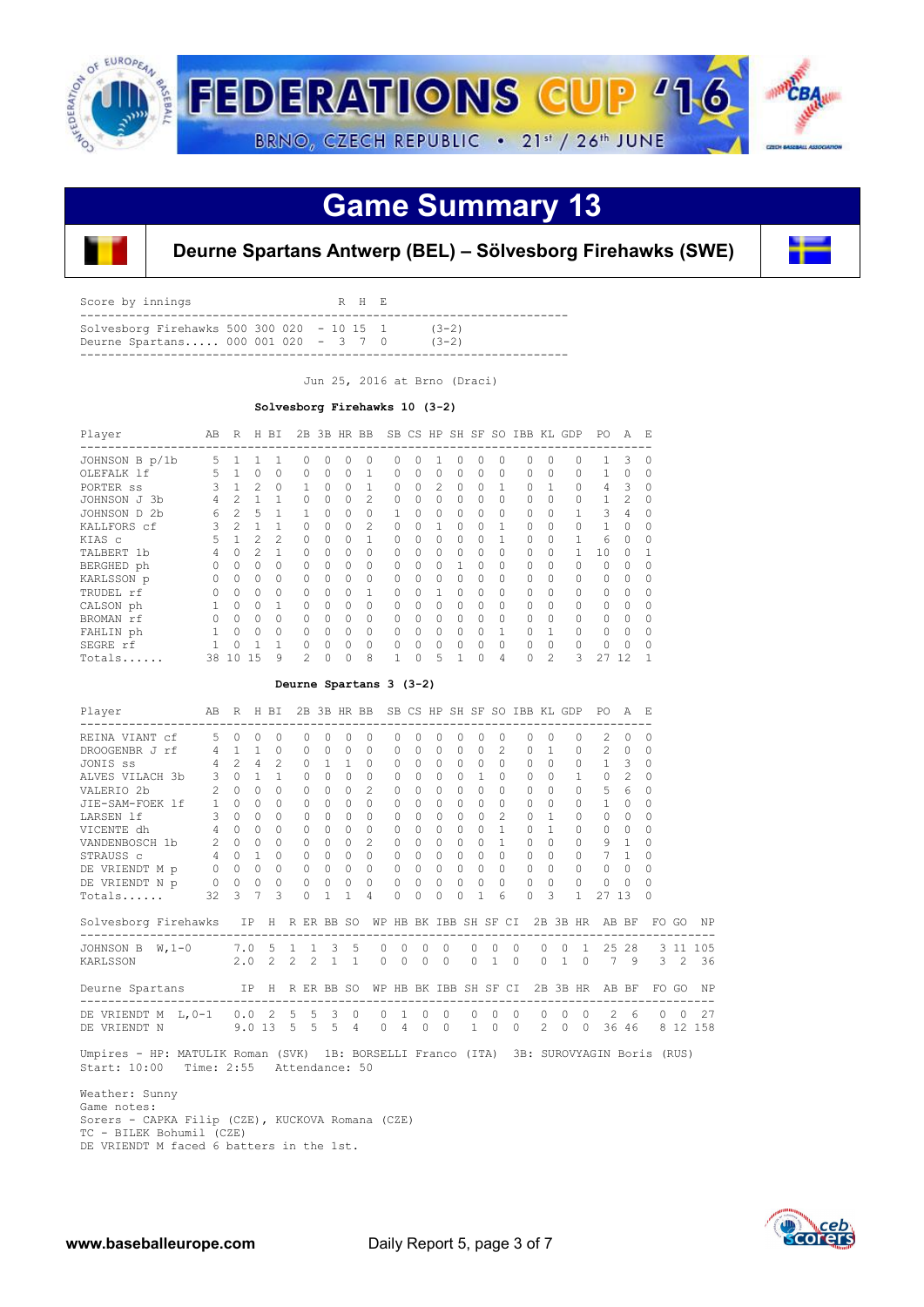

### **Game Summary 14**



### **Buffaloes Blagoevgrad (BUL) – Apollo Bratislava (SVK)**

| Score by innings                                                                        |  | R H E |                      |
|-----------------------------------------------------------------------------------------|--|-------|----------------------|
| Apollo Bratislava 000 005 224 - 13 13 4<br>Buffaloes Blagoevgr. $015$ 013 022 - 14 15 2 |  |       | $(2-3)$<br>$(2 - 3)$ |
|                                                                                         |  |       |                      |

Jun 25, 2016 at Brno (Draci)

#### **Apollo Bratislava 13 (2-3)**

| Player               | AB | R              | H.       | BI             | 2.B           |           | 3B HR BB |          |          |              |                   |          |                |                | SB CS HP SH SF SO IBB KL GDP |          |          | PO.           | A             | E             |
|----------------------|----|----------------|----------|----------------|---------------|-----------|----------|----------|----------|--------------|-------------------|----------|----------------|----------------|------------------------------|----------|----------|---------------|---------------|---------------|
| ZILAVY 1b            | 3  | $\Omega$       |          | $\mathcal{P}$  | 0             | O.        |          |          |          |              | 0                 | O        |                | $\mathfrak{D}$ | 0                            | $\Omega$ | 0        |               | Ω             |               |
| KOSNA p              |    |                |          | $\Omega$       | 0             | 0         | $\Omega$ | $\Omega$ |          | 0            | $\Omega$          | $\Omega$ | $\Omega$       | $\Omega$       | 0                            | $\Omega$ | 0        | 0             | 3             | $\Omega$      |
| ROMAN ph/p           |    |                |          |                | 0             | $\bigcap$ | 0        | $\Omega$ | 0        | $\Omega$     | $\Omega$          | 0        | $\Omega$       | $\Omega$       | $\Omega$                     | $\Omega$ | $\Omega$ | $\cap$        | 0             |               |
| HORACEK 1f           |    | $\Omega$       |          | $\mathfrak{D}$ |               | U         | 0        |          | $\Omega$ | $\Omega$     | $\Omega$          |          |                | $\Omega$       | $\Omega$                     | $\Omega$ | 0        | $\mathcal{L}$ | $\Omega$      |               |
| VACLAVIK C           | 5  | $\mathfrak{D}$ |          | $\Omega$       | 0             | 0         |          |          |          | U            | $\Omega$          | $\Omega$ | $\Omega$       | $\Omega$       | 0                            | $\Omega$ | 0        | 3             |               |               |
| BRUNEGRAF SS         | 4  | $\mathcal{P}$  | 2        |                | 0             | $\cap$    | $\Omega$ | $\Omega$ |          |              |                   | $\Omega$ | $\Omega$       | $\Omega$       | $\Omega$                     | $\Omega$ | $\Omega$ | O             | $\mathcal{P}$ | $\mathcal{P}$ |
| BARRETO p/1b         |    |                |          |                | 0             | 0         | $\Omega$ | $\Omega$ | $\cap$   |              |                   | $\Omega$ | $\Omega$       | $\Omega$       | $\Omega$                     | $\Omega$ | 0        | 3             |               | $\cap$        |
| JAROSIK pr/1b        | 0  |                | 0        | $\Omega$       | 0             | 0         | 0        | $\Omega$ |          | <sup>0</sup> | $\Omega$          | 0        | $\Omega$       | $\Omega$       | 0                            | $\Omega$ | 0        | 0             | 0             |               |
| BUKVA <sub>2</sub> b | 4  |                |          | $\mathcal{P}$  | 1.            | $\cap$    | $\Omega$ | $\Omega$ | $\cap$   | $\Omega$     | $\Omega$          | O        |                | $\Omega$       | $\bigcap$                    | $\Omega$ | $\Omega$ | 3             |               | ∩             |
| GOTTSCHALL R cf      | 2. | っ              |          | $\Omega$       | 0             | 0         | 0        | 3        | 2        | $\cap$       | 0                 | O        | 0              | $\Omega$       | $\Omega$                     | $\Omega$ | $\Omega$ | 2             | 0             | ∩             |
| GOTTSCHALL M 3b      | 4  |                |          | $\Omega$       | 0             | $\Omega$  | O        |          |          | $\cap$       | $\Omega$          | $\Omega$ | $\bigcap$      | $\Omega$       | 0                            | $\Omega$ | $\Omega$ | 3             | 4             |               |
| BORAROS rf           |    | O              | $\Omega$ | $\Omega$       | 0             | 0         | 0        | $\Omega$ | $\cap$   | $\cap$       | $\Omega$          | $\Omega$ | 0              |                | 0                            | $\Omega$ | 0        | U             | Ω             | ∩             |
| REPASKY ph/rf        |    |                | 2        | $\mathcal{P}$  | 0             | U         | O        | $\Omega$ |          |              | $\Omega$          | U        | 0              | $\Omega$       | U                            | $\Omega$ | $\cap$   |               |               |               |
| Totals               | 37 | 13             | 1.3      | 11             | $\mathcal{L}$ | $\Omega$  | 0        |          | 6        |              | $\mathcal{D}_{1}$ | $\Omega$ | $\mathfrak{D}$ | 3              | 0                            | 0        | 0        | 24            | 12.           |               |

#### **Buffaloes Blagoevgr 14 (2-3)**

| Player                             | AB             | R                 |                | H BI           |               | 2B           | 3B HR BB        |               |              |                       |              |                      |              |               |              |                      |          | SB CS HP SH SF SO IBB KL GDP |          | PO.            | A              | F.             |          |           |
|------------------------------------|----------------|-------------------|----------------|----------------|---------------|--------------|-----------------|---------------|--------------|-----------------------|--------------|----------------------|--------------|---------------|--------------|----------------------|----------|------------------------------|----------|----------------|----------------|----------------|----------|-----------|
| DUNDALOV 3b                        | 4              | 3                 |                | $\Omega$       |               | 0            | 0               | <sup>n</sup>  |              | 0.                    | <sup>n</sup> | 0                    |              |               | <sup>0</sup> |                      | 0        | $\cap$                       |          | 2.             | $\Omega$       | 0              |          |           |
| PETROV Pr ss                       | 5              | $\mathcal{L}$     | $\mathcal{L}$  | $\mathbf{1}$   |               | $\Omega$     | $\Omega$        | $\Omega$      | $\mathbf{1}$ | 0                     | $\Omega$     | $\Omega$             | 0            |               | $\Omega$     |                      | 0        | $\cap$                       |          | $\mathbf{1}$   | 2              | 0              |          |           |
| TEMELKOV SK 1f                     | 3              | $\mathcal{L}$     | $\mathbf{1}$   | $\mathbf{1}$   |               | $\Omega$     | $\Omega$        | $\Omega$      | $\bigcap$    | 1.                    | $\Omega$     | $\mathbf{1}$         | $\mathbf{1}$ | $\Omega$      | $\Omega$     |                      | $\Omega$ |                              |          | 4              | $\Omega$       | $\Omega$       |          |           |
| ANDONOV C                          | $\overline{4}$ | $\mathcal{L}$     | $\mathcal{P}$  | $\mathbf{1}$   |               | $\Omega$     | $\bigcap$       | $\cap$        | $\Omega$     | 0                     | $\cap$       | $\Omega$             | $\mathbf{1}$ | $\Omega$      | 1            |                      |          |                              |          | 5              | $\overline{1}$ |                |          |           |
| DIMITROV T 1b                      | $\overline{4}$ | $\mathcal{R}$     | $\overline{4}$ | 4              |               | $\mathbf{1}$ | $\Omega$        | $\cap$        | $\mathbf{1}$ | 0                     | $\Omega$     | $\Omega$             | $\bigcap$    | $\Omega$      | $\Omega$     |                      |          |                              |          | 4              | $\Omega$       | $\Omega$       |          |           |
| BLAGOEV dh/2b                      |                | $3 \quad 0$       | $\mathcal{L}$  | $\mathfrak{D}$ |               | $\Omega$     | $\Omega$        | $\Omega$      | $\mathbf{1}$ | $\Omega$              | $\cap$       | $\Omega$             | $\mathbf{1}$ | $\Omega$      | $\Omega$     |                      | $\Omega$ | $\Omega$                     | $\Omega$ | $\mathcal{L}$  | $\Omega$       | $\Omega$       |          |           |
| TASHEV cf                          | 5              | $\Omega$          | $\mathcal{P}$  | $\mathbf{1}$   |               | $\Omega$     | $\Omega$        | $\cap$        | $\Omega$     | $\Omega$              | $\Omega$     | $\Omega$             | $\Omega$     | $\Omega$      | $\Omega$     |                      |          |                              |          | 5              | $\overline{1}$ | $\Omega$       |          |           |
| KARASHTRANOV rf                    | $4 -$          | $\Omega$          | $\Omega$       | $\Omega$       |               | $\Omega$     | $\Omega$        | $\cap$        | $\Omega$     | 0                     |              | $\overline{1}$       | $\bigcap$    | $\Omega$      | 1            |                      | $\cap$   | $\Omega$                     | 0        | $\mathcal{L}$  | $\Omega$       |                |          |           |
| NEDELCHEV 2b/p                     |                | $4\quad 1\quad 0$ |                | $\Omega$       |               | $\Omega$     | $\Omega$        | $\Omega$      | $\Omega$     | $\Omega$              | $\Omega$     | $\overline{1}$       | $\Omega$     | $\Omega$      | 1            |                      | $\Omega$ | $\mathbb{1}$                 | $\Omega$ | $\mathfrak{D}$ | $\Omega$       | $\Omega$       |          |           |
| PETKOV Po p                        | $\circ$        | $\overline{0}$    | $\Omega$       | $\Omega$       |               | $\Omega$     | $\Omega$        | $\Omega$      | $\Omega$     | $\Omega$              | $\circ$      | $\Omega$             | $\Omega$     | $\Omega$      | $\Omega$     |                      | $\Omega$ | $\Omega$                     | $\Omega$ | $\Omega$       | $\mathbf{1}$   | $\Omega$       |          |           |
| Totals                             | 36 14          |                   | 15             | 10             |               | 1            | $\Omega$        | 0             | 4            | 1.                    | 1            | $\mathcal{L}$        | 4            |               | ς            |                      | 0        | 1                            | $\cap$   | 27             | 5              | $\mathfrak{D}$ |          |           |
| Apollo Bratislava                  |                |                   |                |                |               |              | IP H R ER BB SO |               |              | WP HB BK IBB SH SF CI |              |                      |              |               |              |                      |          | 2B 3B HR                     |          |                | AB BF          | FO.            | GO       | <b>NP</b> |
| <b>BARRETO</b>                     |                |                   | 5.0 10         |                | 7             | 6            | $\mathcal{L}$   | 3             | <sup>0</sup> | 1                     | $\Omega$     | $\Omega$             |              | $\mathbf{1}$  | $\cap$       | $\Omega$             |          | $\Omega$                     | $\Omega$ | 22.            | 27             | 3              |          | 105       |
| KOSNA                              |                |                   | 3.0            | 4              | 5             |              | $3 \quad 1$     | $\mathbf{0}$  | $\mathbf{1}$ | $\mathbf{1}^-$        |              | 1 0                  |              | $\mathcal{L}$ | $\Omega$     | $\Omega$             | $\Omega$ | $\circ$                      | $\Omega$ | 13             | 17             | 5              | 4        | 50        |
| ROMAN $L, 0-1$                     |                | 0.0               |                | $\overline{1}$ | $\mathcal{L}$ | $\Omega$     | $\Omega$        | $\Omega$      | $\Omega$     | $\overline{1}$        | $\Omega$     | $\Omega$             |              | $\mathbf{1}$  | $\Omega$     | $\cap$               | $\Omega$ | $\Omega$                     | $\cap$   | $\mathbf{1}$   | - 3            | $\Omega$       | $\Omega$ | 9         |
| Buffaloes Blagoevgr                |                |                   | IP             | H              |               |              | R ER BB SO      |               |              | WP HB BK IBB SH SF CI |              |                      |              |               |              |                      |          | 2B 3B HR                     |          |                | AB BF          |                | FO GO    | <b>NP</b> |
| PETKOV Po<br>NEDELCHEV<br>$W, 1-0$ |                | 3.0               | 6.0            | 6              | 7<br>6        | 6<br>4       | 6               | 3<br>$\Omega$ | $\Omega$     |                       | $\Omega$     | $\Omega$<br>$\Omega$ |              | $\Omega$      | $\cap$<br>2  | $\Omega$<br>$\Omega$ | 1        | <sup>0</sup><br>$\Omega$     |          | 2.4<br>13      | 31<br>17       | 11<br>7        | 4<br>0   | 114<br>54 |
|                                    |                |                   |                |                |               |              |                 |               |              |                       |              |                      |              |               |              |                      |          |                              |          |                |                |                |          |           |

 Umpires - HP: PRIBYL Frantisek (CZE) 1B: SUROVYAGIN Boris (RUS) 3B: JACOBS Jean-Paul (BEL) Start: 14:30 Time: 3:00 Attendance: 80

 Weather: Sunny Game notes: Scorers - CAPKA Filip (CZE), JARES Petr (CZE) TC - VALLES Jordi (ESP) PETKOV Po faced 2 batters in the 7th. ROMAN faced 3 batters in the 9th.

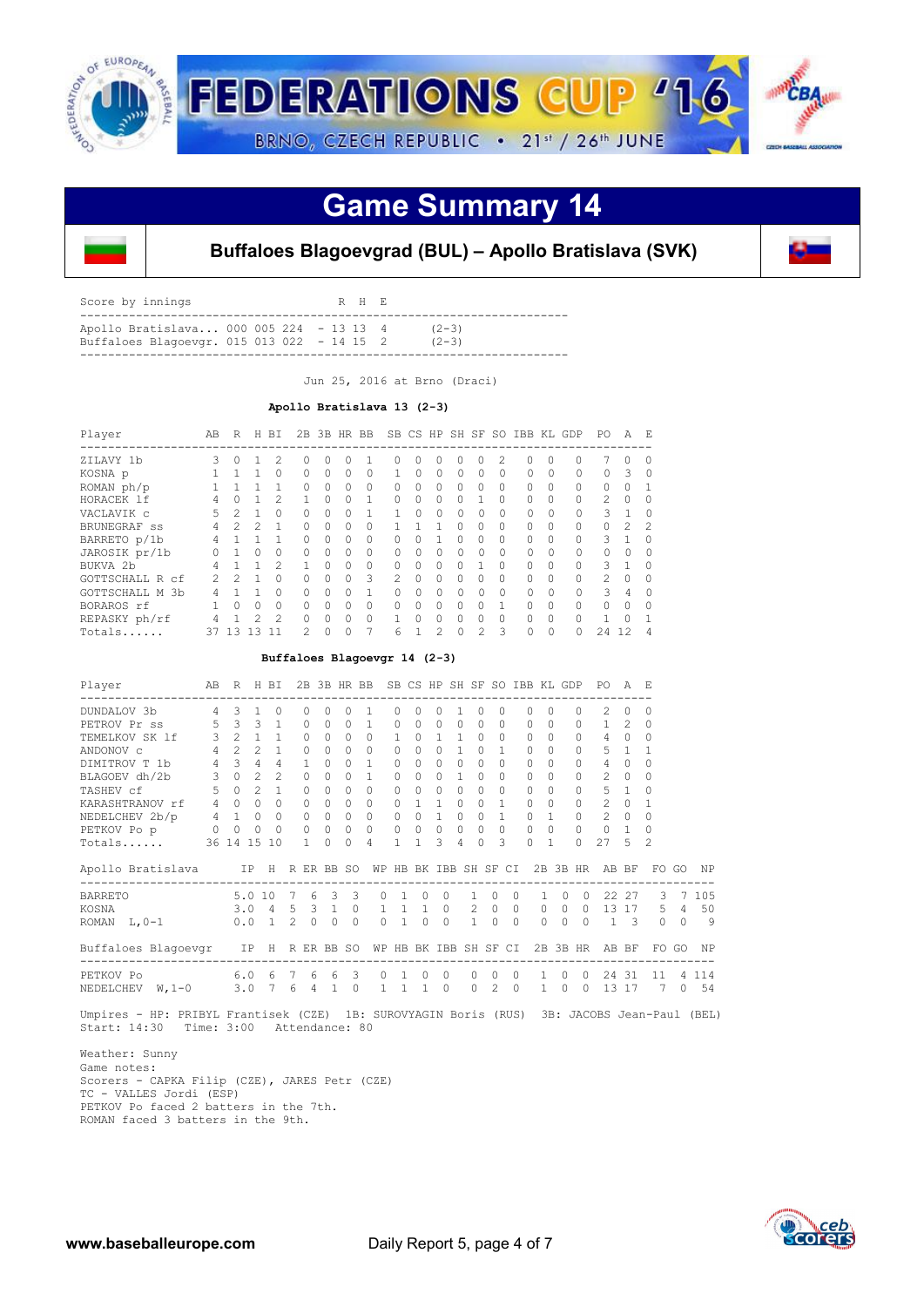

## **Game Summary 15**



| Draci Brno 261 $(10)0 - 19$ 17 1<br>$(5 - 0)$<br>SSHOR Moskvich 200 0 $-2$ 5 2<br>$(0 - 5)$ | Score by innings |  | R H E |  |  |
|---------------------------------------------------------------------------------------------|------------------|--|-------|--|--|
|                                                                                             |                  |  |       |  |  |

Jun 25, 2016 at Brno (Draci)

#### **Draci Brno 19 (5-0)**

| Player           | AB | R             | н | BI            | 2B       |                | 3B HR | <b>BB</b>     | SB       | CS       | HP           |          | SH SF | SO.      | IBB      | KL.          | GDP      | PO.           | A                 | F.       |
|------------------|----|---------------|---|---------------|----------|----------------|-------|---------------|----------|----------|--------------|----------|-------|----------|----------|--------------|----------|---------------|-------------------|----------|
| HAJTMAR A<br>-2b | 4  | 3             | 3 | 3             | 2.       | $\bigcap$      |       |               |          | $\Omega$ | $\Omega$     | 0        | 0     | $\Omega$ | 0        |              | 0        |               |                   | $\Omega$ |
| SCHNEIDER SS     | 4  | 3             | 3 | 3             | 3        | $\Omega$       |       |               |          | 0        | $\Omega$     | $\Omega$ | 0     | $\Omega$ | $\Omega$ |              | $\Omega$ |               | $\mathfrak{D}$    |          |
| CHROUST P 1b     | 4  |               | 2 | 2             | 0        |                |       | 0             | 0        | $\Omega$ |              | $\Omega$ | 0     | $\Omega$ | $\Omega$ |              | $\Omega$ | 3             | $\mathcal{D}_{1}$ | 0        |
| BUDSKY dh        | Κ  | $\bigcap$     |   | 1             | 1        | $\Omega$       | 0     | 0             | $\Omega$ | O        |              | $\Omega$ | 0     | $\Omega$ | $\Omega$ | <sup>0</sup> | $\Omega$ | 0             | 0                 | ∩        |
| ONDRACEK pr      | O  |               | 0 | 0             | 0        | $\bigcap$      | Ω     | 0             | 0        | $\Omega$ | $\Omega$     | $\cap$   | 0     | $\Omega$ | $\Omega$ |              | $\Omega$ | 0             | $\Omega$          |          |
| MINARIK dh       |    |               |   | 0             | 0        | $\Omega$       |       | 0             | 0        | $\Omega$ | $\Omega$     | $\Omega$ | 0     | $\Omega$ | $\Omega$ |              | $\Omega$ | 0             | $\Omega$          | 0        |
| POLANSKY 3b      | 4  | $\mathcal{D}$ |   | $\mathcal{P}$ | 1        | $\cap$         | Ω     |               | $\Omega$ | $\Omega$ | $\Omega$     | $\cap$   | 0     | $\Omega$ | $\Omega$ | ∩            | $\Omega$ | 0             | 1                 | $\cap$   |
| VASOUREK F C     | 4  | 2             | 2 | 2             |          |                |       | 0             | 0        |          |              | O        | 0     | $\Omega$ | $\Omega$ |              | $\Omega$ | 6             | O                 |          |
| MOSTEK rf        | 5  | 2             | 2 |               | Ω        | $\Omega$       |       | 0             | 0        | $\Omega$ | $\Omega$     | $\Omega$ | 0     | $\Omega$ | $\Omega$ |              | $\Omega$ | 0             | $\Omega$          |          |
| HRUSOVSKY 1f     |    | $\mathcal{P}$ | Ω | O             | $\Omega$ | $\Omega$       | Ω     | $\mathcal{L}$ | $\Omega$ | $\Omega$ |              | $\Omega$ | 0     | $\Omega$ | $\Omega$ | $\Omega$     | $\cap$   | 0             | $\Omega$          | ∩        |
| DUBOVY cf        | Κ  | 2             | 2 | 4             |          |                |       | 1             | O        | $\Omega$ |              | $\Omega$ | 0     | $\Omega$ | $\Omega$ |              | $\Omega$ | $\mathbf{1}$  | $\Omega$          |          |
| CAPKA F p        | 0  |               | 0 | $\Omega$      | 0        | $\bigcap$      |       | 0             | 0        | O        | <sup>0</sup> | O        | 0     | $\Omega$ | $\Omega$ |              | $\Omega$ | $\mathcal{L}$ | $\Omega$          | 0        |
| FURKO p          |    |               | Λ | $\Omega$      | $\Omega$ | $\cap$         | ∩     | $\Omega$      | 0        | ∩        | $\cap$       | $\Omega$ | 0     | $\Omega$ | $\Omega$ | ∩            | $\cap$   | 1             | $\Omega$          | $\cap$   |
| Totals           | 33 | 19            |   | 18            | 8        | $\mathfrak{D}$ |       | 6             | 2        | 0        | 4            | 0        | 0     | $\Omega$ | $\Omega$ |              |          | 15            | 6                 |          |

#### **SSHOR Moskvich 2 (0-5)**

| Player                                                                                  | AB R H BI   |                 |  |              |                |                     |                               |              |                                 |                |                   |                |            |               |                                                            |            |                        | 2B 3B HR BB SB CS HP SH SF SO IBB KL GDP PO A E |             |               |          |
|-----------------------------------------------------------------------------------------|-------------|-----------------|--|--------------|----------------|---------------------|-------------------------------|--------------|---------------------------------|----------------|-------------------|----------------|------------|---------------|------------------------------------------------------------|------------|------------------------|-------------------------------------------------|-------------|---------------|----------|
| KOCHNOV cf 3 1 2 0                                                                      |             |                 |  | $\mathbf{1}$ | $\Omega$       | $\Omega$            | $\Omega$                      | $\mathbf{1}$ | $\Omega$                        | $\Omega$       | $\Omega$          | $\Omega$       |            | $\Omega$      | $\Omega$                                                   | $\Omega$   |                        | $5 -$<br>$\Omega$                               | $\Omega$    | $\Omega$      |          |
| CHERNYSHOV 3b/p 3 0 0 0                                                                 |             |                 |  | $\circ$      |                | $0\quad 0\quad 0$   |                               | $\Omega$     | $\Omega$                        | $\Omega$       | $\overline{0}$    |                | $\Omega$   | $\mathcal{L}$ | $0 \quad 0$                                                |            |                        | $\Omega$                                        | $0 \quad 1$ | $\Omega$      |          |
| KUDRYASHOV ss <sup>2</sup> 2 1 0 1 0                                                    |             |                 |  |              | $\overline{0}$ |                     | $0\quad 0$                    | $\Omega$     | $\Omega$                        |                | $0\quad 0\quad 0$ |                |            | $\Omega$      | $\Omega$                                                   | $\bigcirc$ |                        |                                                 | $2 \quad 3$ | $\mathbf{1}$  |          |
| $2 \quad 0 \quad 1 \quad 0$<br>LIBIN E dh                                               |             |                 |  | $\Omega$     | $\Omega$       | $\cap$              | $\Omega$                      | $\Omega$     | $\cap$                          | $\Omega$       | $\Omega$          |                | $\Omega$   | $\Omega$      | $\Omega$                                                   | $\Omega$   | $\Omega$               | $\overline{0}$                                  | $\Omega$    | $\Omega$      |          |
| LOBANOV NIKO 1b 2 0 1 1 0                                                               |             |                 |  |              |                | $0\quad 0$          | $\Omega$                      | $\circ$      | $\Omega$                        | $\circ$        | $\overline{0}$    |                | $\circ$    | $\circ$       | $\Omega$                                                   | $\Omega$   | $\Omega$               | $5 -$                                           | $\circ$     | 0             |          |
| $2 \quad 0 \quad 1 \quad 0$<br>BOLOTIN C                                                |             |                 |  | $\Omega$     |                | $0\quad 0$          | $\Omega$                      | $\Omega$     | $\cap$                          | $\Omega$       |                   | $0 \quad 0$    |            | $\Omega$      | $\Omega$                                                   | $\Omega$   |                        | $\Omega$                                        | $\Omega$    | $\Omega$      |          |
| LOBANOV NIKI rf 2 0 0 0                                                                 |             |                 |  | $\Omega$     |                | $0\quad 0$          | $\Omega$                      | $\Omega$     | $\Omega$                        |                | $0\quad 0$        |                | $\Omega$   | $1 \quad 0$   |                                                            | $\Omega$   | $\cap$                 |                                                 | $1 \quad 0$ | 0             |          |
| ALENICHEV $1f/3b$ 2 0 0 0                                                               |             |                 |  | $\Omega$     |                | $0 \quad 0 \quad 0$ |                               | $\Omega$     | $\cap$                          | $\Omega$       |                   | 0 <sub>0</sub> |            | $\mathbf{1}$  | $\bigcap$                                                  | $\Omega$   | $\cap$                 | $\overline{0}$                                  | $\Omega$    | $\Omega$      |          |
|                                                                                         |             |                 |  | $\circ$      |                |                     | $0\quad 0\quad 0$             |              | $0\quad 0\quad 0\quad 0\quad 0$ |                |                   |                |            |               | 2 0 1 0                                                    |            |                        |                                                 | $2 \quad 2$ | $\Omega$      |          |
| TETEREV 2b<br>MAKSIMOV p/lf 0 0 0 0                                                     |             |                 |  |              |                |                     | $0\quad 0\quad 0\quad 0$      |              |                                 |                |                   |                |            |               | $0\quad 0\quad 0\quad 0\quad 0\quad 0\quad 0\quad 0\qquad$ |            |                        | $0 \quad 0 \quad 0$                             |             | $\mathbf{1}$  |          |
| Totals 20 2 5 2                                                                         |             |                 |  | 1            | $\cap$         | $\cap$              | $\Omega$                      | $\mathbf{1}$ | $\cap$                          | $\Omega$       | $\Omega$          |                | $\cap$     | 6             | $\cap$                                                     | $\sim$ 1   | $\mathbf{1}$           | $15 \quad 6$                                    |             | $\mathcal{L}$ |          |
| Draci Brno TPH RER BB SO WPHB BK IBB SH SF CI 2B 3B HR AB BF FO GO NP                   |             |                 |  |              |                |                     |                               |              |                                 |                |                   |                |            |               |                                                            |            |                        |                                                 |             |               |          |
| CAPKA F                                                                                 |             | $3.0$ 3 2 1 0 4 |  |              |                |                     |                               | $0\quad 0$   |                                 | $0\quad 0$     |                   |                | $0\quad 0$ | $\bigcirc$    |                                                            |            |                        | 1 0 0 12 12 2 2 41                              |             |               |          |
| FURKO $W, 1-0$                                                                          | 2.0 2 0 0 0 |                 |  |              |                | $\mathcal{L}$       |                               | $0\quad 0$   | $\Omega$                        | $\Omega$       |                   | $\cap$         | $\Omega$   | $\Omega$      |                                                            | $\Omega$   | $\Omega$<br>$\bigcirc$ |                                                 |             | 8 8 1 3       | 28       |
| SSHOR Moskvich IP H R ER BB SO WP HB BK IBB SH SF CI 2B 3B HR AB BF                     |             |                 |  |              |                |                     |                               |              |                                 |                |                   |                |            |               |                                                            |            |                        |                                                 |             |               | FO GO NP |
| MAKSIMOV L, 0-2 4.0 16 19 13 6 0                                                        |             |                 |  |              |                |                     |                               | $1 \quad 3$  | $\circ$                         | $\overline{0}$ |                   | $\Omega$       | $\Omega$   | $\bigcirc$    |                                                            | 8 2 0      |                        |                                                 |             | 29 38 7       | 5 1 2 0  |
| CHERNYSHOV                                                                              |             |                 |  |              |                |                     | 1.0 1 0 0 0 0 0 1 0 0 0 0 0 0 |              |                                 |                |                   |                |            |               |                                                            |            |                        | 0 0 0 4 5 2 1 16                                |             |               |          |
| Umpires - HP: ROLOFF Thorsten (GER) 1B: JACOBS Jean-Paul (BEL) 3B: KARLSSON Jerry (SWE) |             |                 |  |              |                |                     |                               |              |                                 |                |                   |                |            |               |                                                            |            |                        |                                                 |             |               |          |

Start: 19:00 Time: 1:45 Attendance: 100

 Weather: Sunny Game notes: Scorer - JARES Petr (CZE), KUCKOVA Romana TC -VALLES Jordi (ESP)

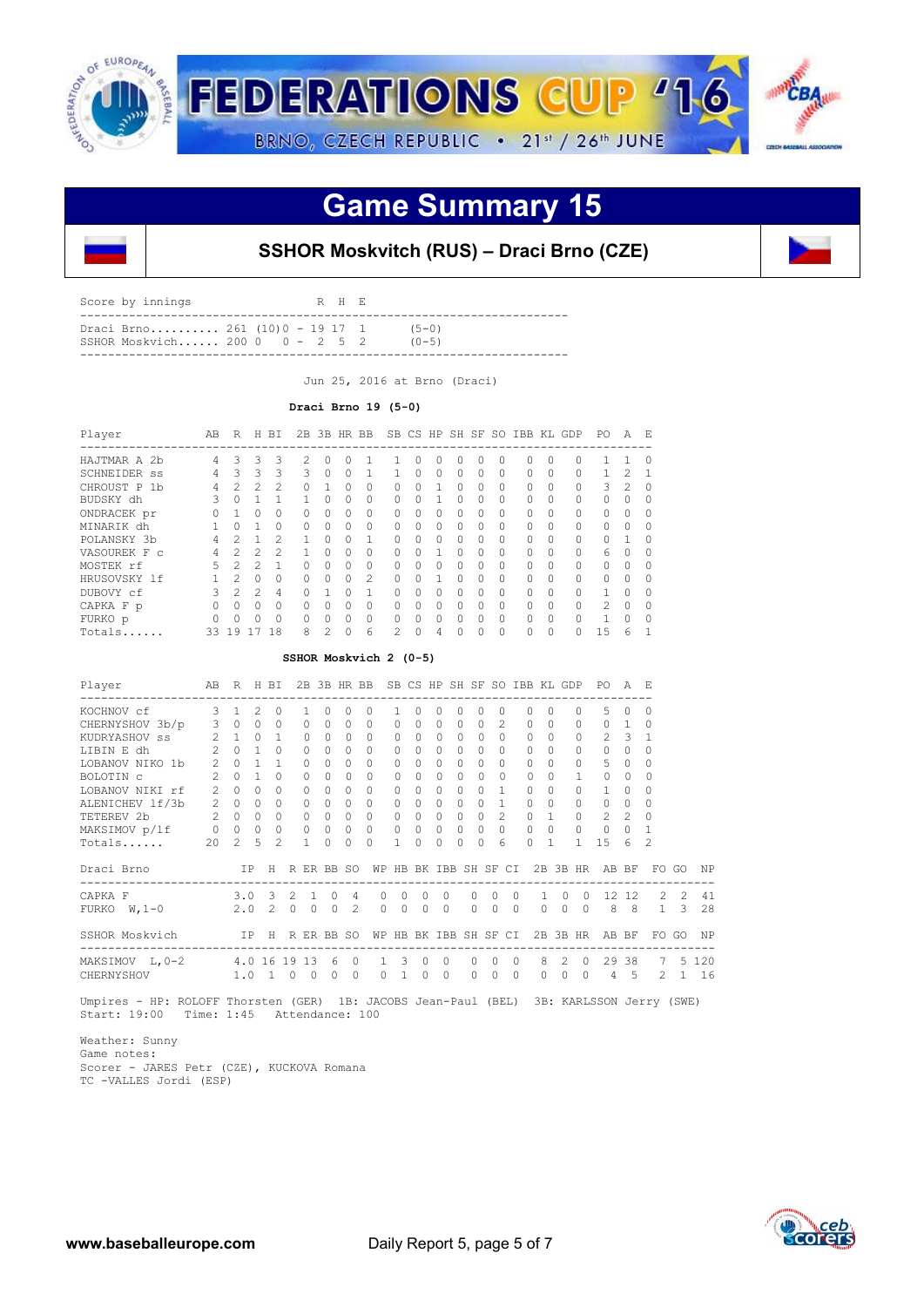

## **Technical Appointments**

### **Sunday June 26th**

| Game            | At time                    | <b>Venue</b>              | Pool                       | <b>Home team</b>        |                          |    | <b>Visiting team</b>       |
|-----------------|----------------------------|---------------------------|----------------------------|-------------------------|--------------------------|----|----------------------------|
| 16              | 14:00                      | <b>Brno</b>               | Final                      | Draci Brno (CZE)        | $\overline{\phantom{a}}$ | 놀글 | Solvesborg Firehawks (SWE) |
| <b>Umpires:</b> |                            | HP: Thorston Roloff (GER) |                            | 1B: Roman Matulik (SVK) |                          |    | 2B: Franco Borselli (ITA)  |
|                 | 3B: Boris Surovyagin (RUS) |                           | LF: Frantisek Pribyl (CZE) |                         | RF: Jerry Karlsson (SWE) |    |                            |
| Scorers:        |                            | Romana Kuckova (CZE)      |                            | Petr Jares (CZE)        |                          |    |                            |
| T.C.:           |                            | Jordi Valles (ESP)        |                            | Bohumil Bilek (CZE)     |                          |    |                            |